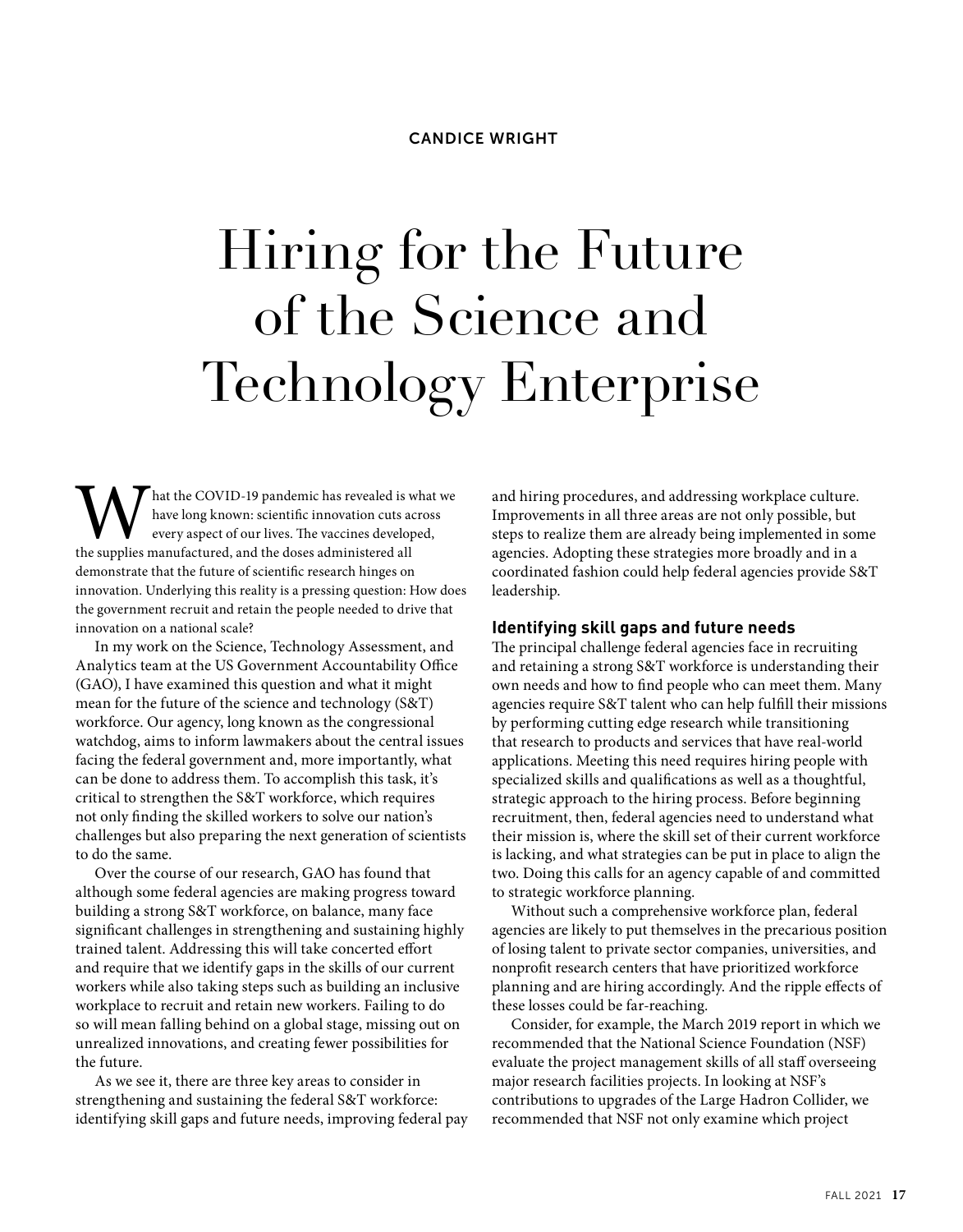management skills are needed to oversee this project, but also whether NSF staff, or employees of the universities, companies, and nonprofits receiving NSF funding, have those skills. Aligning its mission and its workforce plan in this way could help NSF to understand what skills are needed to manage these large-scale projects, while allowing them to deliberately nurture those skills in their staff and among the awardees with whom they work.

Likewise, we found another opportunity for alignment when we spoke with Department of Energy (DOE) laboratory researchers who participated in entrepreneurship and commercialization training, including its Energy I-Corps program. This program pairs teams of researchers with industry mentors for a two-month training, during which researchers define technology value propositions, conduct customer discovery interviews, and draw up viable commercial pathways for their technologies.

The participants told us that the training greatly helped them communicate with potential private sector customers, understand industry priorities, and consider how technologies could solve real-world issues. Other agencies could adopt or expand similar career development programs to help their workers develop new skills to meet evolving mission requirements and appeal to current and future workers' desires for career mobility.

However, DOE has not fully assessed how many and which types of researchers on their staff could benefit from such training. Without such an assessment, DOE will not have the information needed to ensure its training resources target the researchers who would benefit most from them. We recommended that DOE assess researchers' skills to support technology transfer efforts and provide training to address any skills gaps.

Prioritizing workforce planning is a prescription for success in hiring and retention. And, as NSF and DOE prove, planning ensures that a federal agency's mission inspires workers—and that those workers are prepared to fulfill it.

### **Improving federal pay and hiring**

Once agencies have aligned their mission and their needs, the question invariably arises of how to attract and recruit qualified talent. What quickly becomes apparent are stark differences in pay between federal and private sector employers, as well as underlying hiring challenges.

Some federal agencies have found an alternative to offering higher pay by investing in benefits and other incentives. For instance, we found that the National Institutes of Health's (NIH) loan repayment program for NIH-funded scientists may help attract, retain, and develop scientists from underrepresented populations.

Further, the 21st Century Cures Act includes new measures for NIH to expand its loan repayment program by increasing the eligible annual loan repayment amount from an annual maximum of \$35,000 to \$50,000. It also gives the NIH director discretion to amend eligibility based on emerging scientific priorities or workforce needs. Taken together, these loan repayment incentives could go a long way to attract and retain skilled scientists.

The hiring process, too, poses its own suite of challenges. Many agencies have outdated approaches to filling critical vacancies in a timely manner; these include lengthy processes to define job qualifications, advertise open positions, and rank applicants. For instance, the current federal hiring process is so cumbersome that managers often bypass it, relying on contractors to fill vacancies. Making things worse, by relying on contractors, agencies fall even further behind in building the in-house skills and institutional knowledge needed to effectively manage federal programs and address national challenges.

But there are measures in place to address this, including direct-hire authorities, which allow federal agencies to eliminate time-consuming procedures like competitive rating and ranking to expedite hiring when a critical need or severe shortage of candidates exists.

We reported on hiring efforts at Department of Defense (DOD) labs and found that they had used direct-hire authorities for S&T personnel more than any other category of agency-specific or government-wide hiring authority. Despite using direct-hire authorities, however, lab officials identified challenges to hiring highly qualified candidates, such as delays in processing security clearances. We made recommendations, including that DOD should develop performance measures to evaluate the effectiveness of the defense laboratories' hiring authorities. DOD agreed with our recommendations, but they have not implemented them as of March 2021.

Another vitally important issue is updating job classifications to meet today's needs. Hiring based on outdated job descriptions, as happens when updating these classifications is not prioritized, only puts the federal workforce that much further behind.

Additional changes to the hiring process could make it more welcoming to applicants. We have evaluated efforts to enhance USAJOBS, the central website for posting federal job openings. In October 2020, we reported that unclear application processes and long wait times for job offers were among the factors that contributed to the federal government's workforce deficiencies in certain areas and job categories. We found that since the Office of Personnel Management (OPM) redesigned USAJOBS in 2016, the agency has taken a number of actions in an effort to address feedback and improve the site's user experience. For example, in 2021 OPM officials planned to provide information on job status for each posting, including data on the number of applicants and whether the job has been filled.

Whether it takes the form of loan repayments, direct-hire